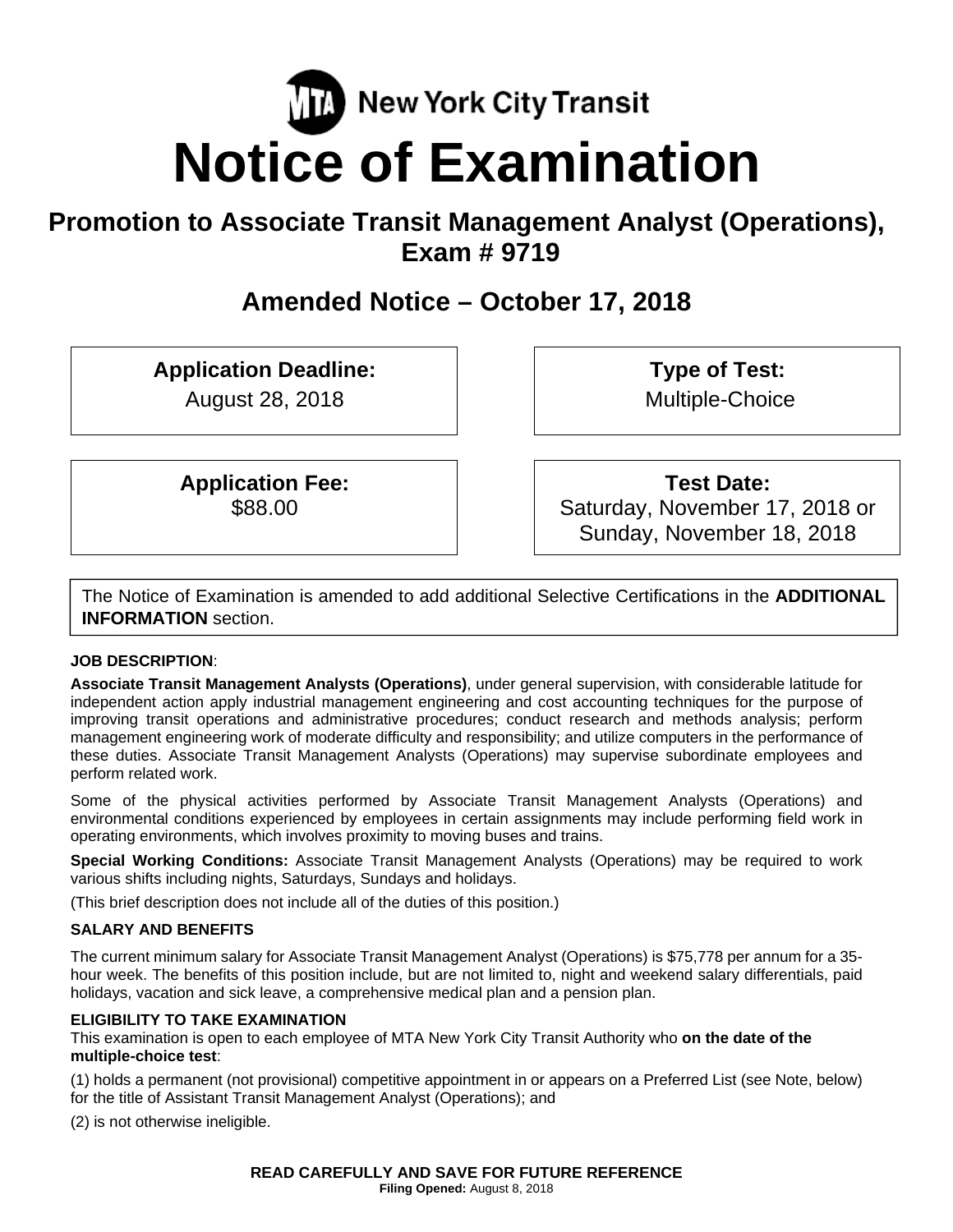# **ELIGIBILITY TO TAKE EXAMINATION** (Continued)

(Note: A "Preferred List" is a civil service list which is only for certain former permanent incumbents of the eligible title who have rehiring rights.)

This examination is also open to employees who were appointed to an eligible title pursuant to New York State Civil Service Law, section 55-a, and who meet all other eligibility requirements.

If you do not know if you are eligible, check with **your agency's personnel office**. You may be given the test before we verify your eligibility. You are responsible for determining whether or not you meet the eligibility requirements for this examination prior to submitting the application. If you are marked "Not Eligible," your application fee will not be refunded and you will not receive a score.

This examination is **not** open to employees of MaBSTOA or MTA Bus Company, or to employees of MTA agencies other than MTA New York City Transit.

**ELIGIBILITY TO BE PROMOTED**: In order to be eligible for promotion, you must have completed your probationary period in the eligible title as indicated in the above "Eligibility To Take Examination" section, and you must be permanently employed in the eligible title or your name must appear on a Preferred List for the eligible title at the time of promotion. Additionally, you must have served permanently in the eligible title for at least one year. Time served prior to a break in service of more than one year will not be credited.

#### **HOW TO SUBMIT AN APPLICATION AND PAY THE APPLICATION FEE**

If you believe you meet the eligibility requirements, submit an application online by the last day of the application period unless you are requesting a Fee Waiver. Applicants who wish to request a Fee Waiver should refer to the "How to Submit an Application When Requesting a Fee Waiver" section below.

**Application Fee:** This fee is generally not refundable. Under special circumstances, you may be entitled to a refund. You should refer to the Department of Citywide Administrative Services ("DCAS") Exam Regulations to determine if you are entitled to a refund prior to requesting a refund. You can refer to the bottom of the last page of this Notice of Examination for instructions on how to obtain a copy of the DCAS Exam Regulations.

#### **Online Applications:**

1. Apply using the "BSC" employee portal at: www.mymta.info by the last day of the application period.

2. You must pay the application fee via payroll deduction. Applicants who request a fee waiver must apply by mail.

3. You will be sent a confirmation email after you complete your application and pay the application fee.

Save your confirmation numbers for future references and proof of filing an *Application.*

Computers with internet access are available on a limited basis at branches of the New York Public Library, the Brooklyn Public Library and the Queens Library to patrons with a valid library card.

#### **HOW TO SUBMIT AN APPLICATION WHEN REQUESTING A FEE WAIVER**

Applicants who wish to request a Fee Waiver must obtain an *Application* in person at the MTA New York City Transit Exam Information Center as indicated below and must submit the *Application* and required forms by mail to the address in the Correspondence section below **by the last day of the application period.** 

MTA New York City Transit will not accept applications in person. Additional information on requesting an application fee waiver is available with the *Application.* 

**MTA New York City Transit Exam Information Center**: Open Monday through Friday, from 9 AM to 3 PM, in the lobby at 180 Livingston Street, Brooklyn, New York. Directions: take the A, C, F, or R trains to the Jay Street-Metro Tech Station, or the 2, 3, or G train to the Hoyt Street Station.

#### **ADMISSION LETTER**

An *Admission Letter* will be mailed to you about 10 days before the first date of the multiple-choice test. If you do not receive an *Admission Letter* at least 4 days before the first date of the multiple-choice test, you may obtain a duplicate letter at the MTA New York City Transit Exam Information Center (as indicated above). A paper copy of the *Admission Letter* is your ticket for admission to the test. Employees **must** keep their official mailing address **up to date.** Only the address on file with the MTA Business Service Center will be used to mail correspondence, including the *Admission Letter.*

# **READ CAREFULLY AND SAVE FOR FUTURE REFERENCE**

**Filing Opened:** August 8, 2018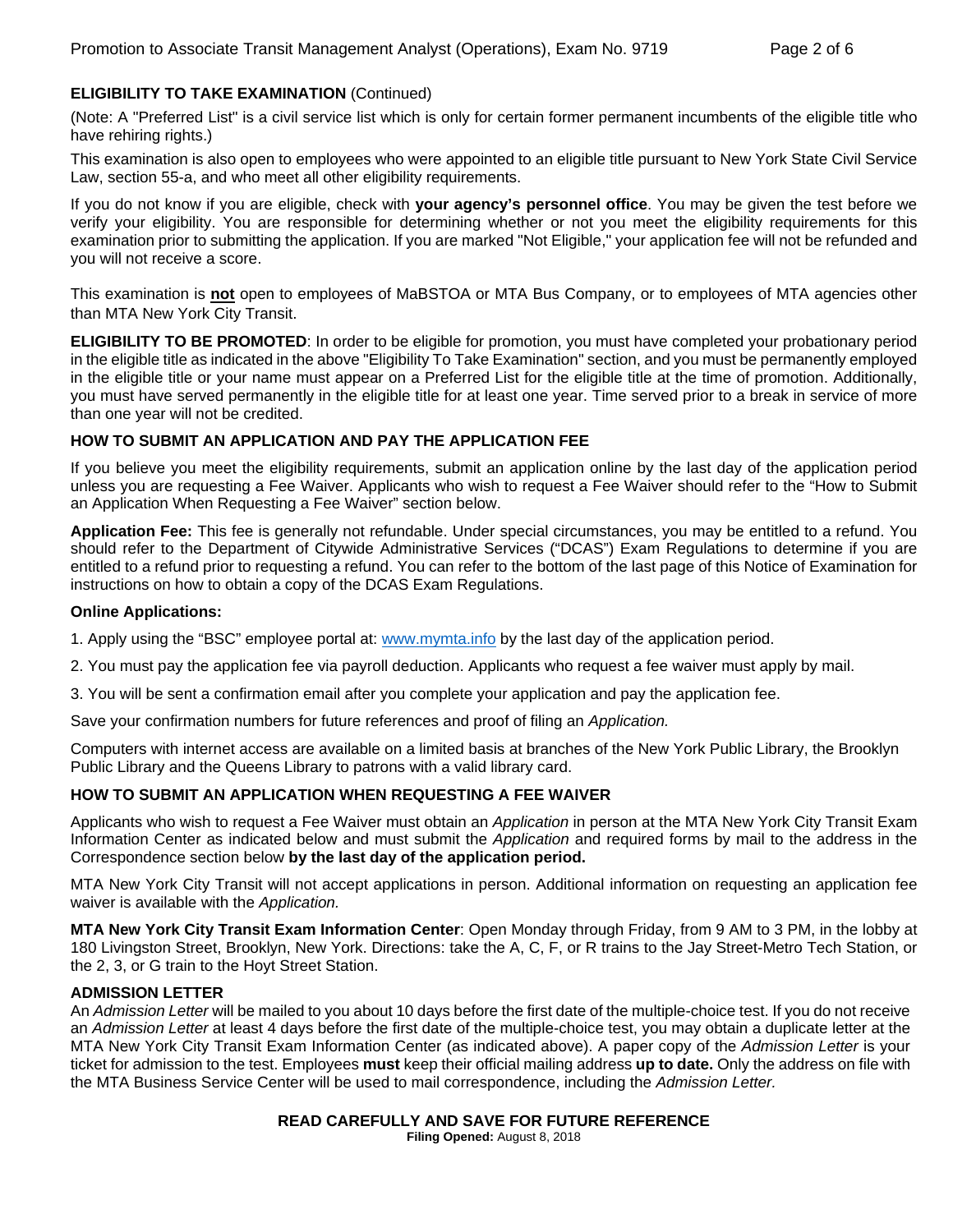# **THE TEST**

You will be given a competitive multiple-choice test. A score of at least 70% is required to pass the multiple-choice test. Your score on this test will determine 85% of your final score. Your seniority will determine the remaining 15%. You must pass the multiple-choice test to have your seniority credited. Your seniority score will be 70 plus ½ point for each three months of completed, permanent continuous service with an agency under the jurisdiction of the Commissioner, Department of Citywide Administrative Services in competitive titles. Your service will be credited through the date of the multiple-choice test, up to a maximum of 15 years. Time served prior to a break in service of more than one year will not be credited.

Veterans' or Disabled Veterans' Credit will be granted only to eligible passing candidates who request that they be applied. Veterans' or Disabled Veterans' Credit should be requested at the time of application, but **must** be requested before the date the eligible list is established. Claims for Veterans' or Disabled Veterans' Credit cannot be made once the eligible list is established.

The multiple-choice test may include questions that require the use of any of the following abilities:

**Data Analysis and Interpretation** - The ability to examine, evaluate, interpret and understand the underlying principles and meaning of quantitative and qualitative data; recognize inconsistencies and errors in reports containing quantitative and/or qualitative data; draw valid conclusions and make projections. Example: An Associate Transit Management Analyst (ATMA) (Operations) may examine and interpret data related to a research study.

**Performance Analysis and Measurement –** The ability to understand an organization or department's mission and functions, and how its various systems work and operate effectively within the organization; utilize the principles and methods for evaluating program or organizational performance using financial and nonfinancial measures, including identification of evaluation factors, metrics, and outcomes; this includes understanding the programs, policies, procedures, rules and regulations of the organization. Example: An ATMA (Operations) may evaluate data to determine the effectiveness of a program in a department.

**Problem Solving –** The ability to identify, synthesize and evaluate the important aspects of a situation; obtain relevant information about issues and problems; weigh the relevancy and accuracy of information; generate and evaluate alternative solutions and prescribe the recommended course of action for decision makers and other stakeholders. Example: An ATMA (Operations) may gather information about issues facing the organization and recommend a solution to management.

**Written Communication –** The ability to recognize and use correct English grammar, punctuation, spelling and formatting; communicate information in a clear and organized manner; proofread written information to ensure that English grammar, punctuation, spelling and formatting are appropriate and in accordance with established standards; and produce written information, which may include technical material, that is appropriate for the intended audience. Example: An ATMA (Operations) may have to write a report using correct English grammar, punctuation, spelling and formatting about a project that was completed.

**Managing and Organizing Information –** The ability to identify a need; gather, organize, and maintain information; determine its importance and accuracy; and communicate it by a variety of methods. Example: An ATMA (Operations) may have to gather and organize information about a new initiative.

**Technical Competence –** The ability to understand and appropriately apply principles, procedures, requirements, regulations and policies related to specialized expertise. Example: An ATMA (Operations) working in the engineering department may be required to understand and apply the principles of engineering when preparing reports.

**Descriptive Statistics** - The ability to calculate means, medians, ranges, modes and percentages and form conclusions about sets of data. Example: An ATMA (Operations) may perform a statistical analysis when conducting a management study.

**Mathematical Calculations** – The ability to perform calculations on numerical data using given mathematical formulas such as z-scores and standard deviations. An ATMA (Operations) may calculate a standard deviation on numerical data that was compiled during a study.

**Situational Judgment -** The ability to evaluate a situation or a set of circumstances and take the most appropriate course of action; information about the situation may be limited. Example: An ATMA may have to make a decision about actions to be taken in circumstances that are out of the ordinary.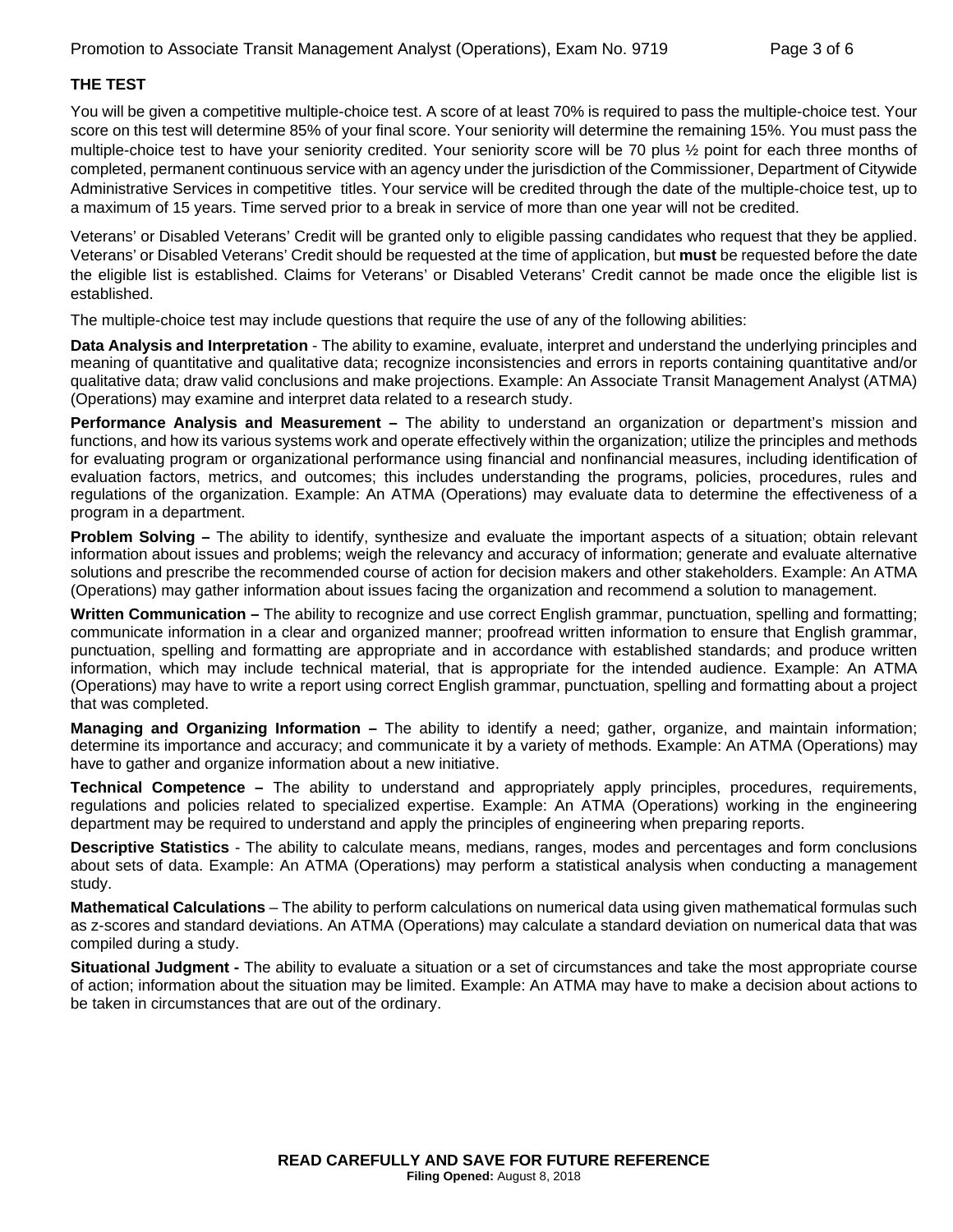# **TEST ADMINISTRATION GUIDELINES**

**Warning**: You are not permitted to enter the test site with cellular phones, smart watches, beepers, pagers, cameras, portable media players, or other electronic devices. Calculators are permitted; however, they must be hand-held, battery or solar powered, numeric only. Calculators with functions **other than** addition, subtraction, multiplication and division **are prohibited**. Electronic devices with an alphabetic keyboard or with word processing or data recording capabilities such as planners, organizers, etc. are prohibited. If you use any of these devices in the building at any time before, during or after the test, you may not receive your test results, your test score may be nullified, and your application fee will not be refunded.

You may not have any other person, including children, present with you while you are being processed for or taking the test and no one may wait for you inside of the test site while you are taking the test.

**Proof of Identity:** You must present your MTA New York City Transit employee identification card when you arrive to take the tests.

**Leaving:** You must leave the test site once you finish the test. If you leave the test site after being fingerprinted but before finishing the test, you will not be permitted to re-enter. If you disregard this instruction and re-enter the test site, you may not receive your test results, your test score may be nullified, and your application fee will not be refunded.

#### **THE TEST RESULTS**

If you pass the competitive multiple-choice test and meet the eligibility requirements above, your name will be placed in final score order on an eligible list and you will be given a list number. You will be notified by mail of your test results. If you meet all requirements and conditions, you will be considered for promotion when your name is reached on the eligible list.

#### **ADDITIONAL INFORMATION**

**Probationary Period:** The probationary period for Associate Transit Management Analyst (Operations) is one year.

**Selective Certification for Education and Special Experience:** If you have the education and experience listed below, you may be considered for promotion to positions requiring this education and experience through a process called Selective Certification. Experience obtained in provisional service will not be considered when evaluating whether candidates qualify for Selective Certification. If you qualify for Selective Certification, you may be given preferred consideration for positions requiring this education and experience. If you have a qualifying degree and experience, as listed below, follow the instructions given to you on the date of the multiple-choice test to indicate your interest in such selective certifications. Your education and experience will be verified by MTA New York City Transit at the time of promotion.

- 1. **Selective Certification for positions in the field of Accounting (DAD):** In addition to meeting the qualification requirements in the "How to Qualify" section above and possessing a baccalaureate or higher level degree from an accredited college or university in Accounting, you must have an additional two years of satisfactory professional full-time experience in the field of Accounting.
- 2. **Selective Certification for positions in the field of Architecture (ATR):** In addition to meeting the qualification requirements in the "How to Qualify" section above and possessing a baccalaureate or higher level degree from an accredited college or university in Architecture, you must have an additional two years of satisfactory professional full-time experience in the field of Architecture.
- 3. **Selective Certification for positions in the field of Buses (BUS):** In addition to meeting the qualification requirements in the "How to Qualify" section above, you must have an additional two years of satisfactory professional full-time experience in the field of Buses (Mass Transportation).
- 4. **Selective Certification for positions in the field of Civil Engineering (CNG):** In addition to meeting the qualification requirements in the "How to Qualify" section above and possessing a baccalaureate or higher level degree from an accredited college or university in Civil Engineering, you must have an additional two years of satisfactory professional full-time experience in the field of Civil Engineering.
- 5. **Selective Certification for positions in the field of Computer Science (CSC):** In addition to meeting the qualification requirements in the "How to Qualify" section above and possessing a baccalaureate or higher level degree from an accredited college or university in Computer Science, you must have an additional two years of satisfactory professional full-time experience in the field of Computer Science.
- 6. **Selective Certification for positions in the field of Electrical Engineering (ELE):** In addition to meeting the qualification requirements in the "How to Qualify" section above and possessing a baccalaureate or higher level degree from an accredited college or university in Electrical Engineering, you must have an additional two years of satisfactory professional full-time experience in the field of Electrical Engineering.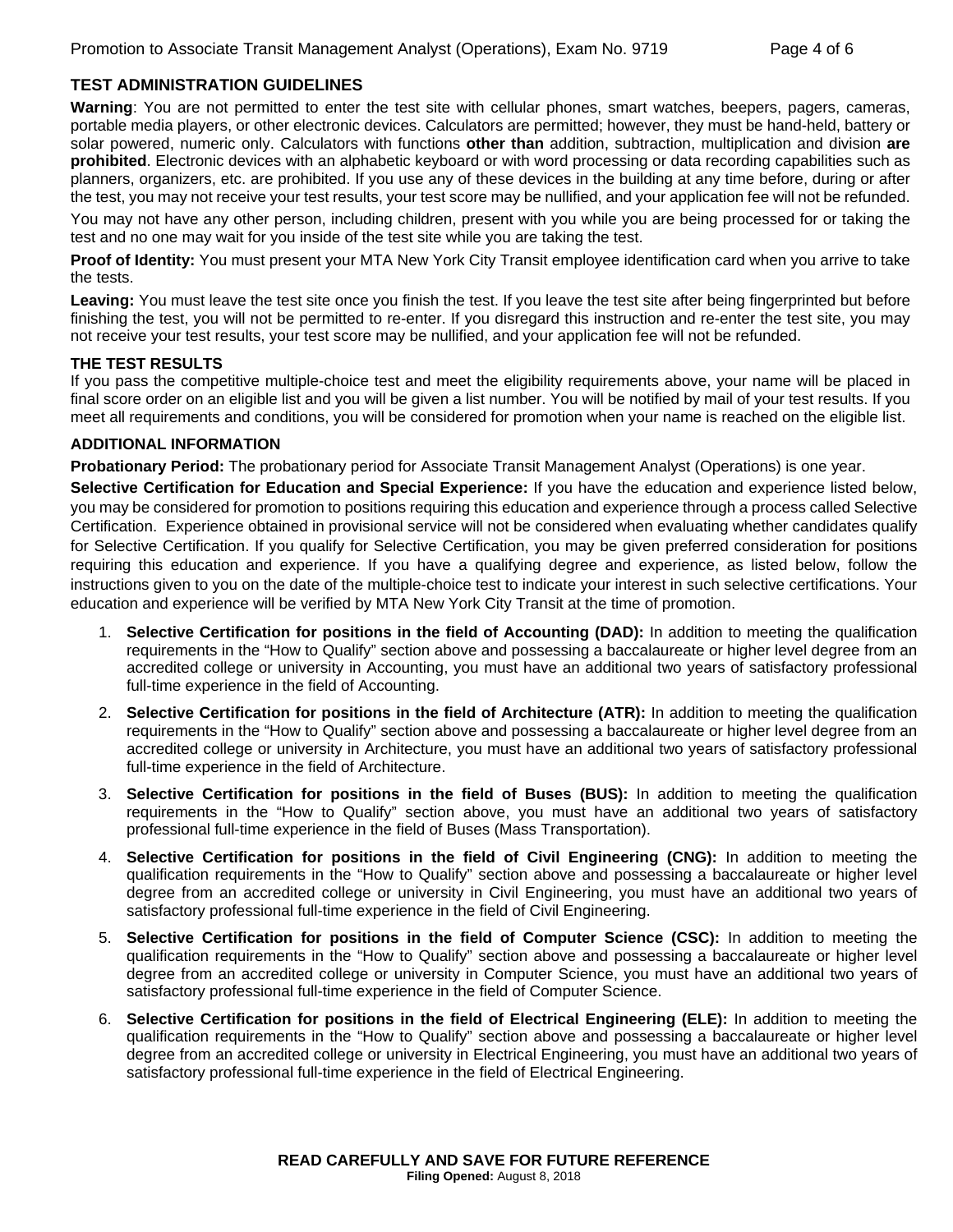#### **ADDITIONAL INFORMATION** (Continued)

- 7. **Selective Certification for positions in the field of Environmental Engineering (ENV):** In addition to meeting the qualification requirements in the "How to Qualify" section above and possessing a baccalaureate or higher level degree from an accredited college or university in Environmental Engineering, you must have an additional two years of satisfactory professional full-time experience in the field of Environmental Engineering.
- 8. **Selective Certification for positions in the field of Finance (FNC):** In addition to meeting the qualification requirements in the "How to Qualify" section above and possessing a baccalaureate or higher level degree from an accredited college or university in Finance, you must have an additional two years of satisfactory professional fulltime experience in the field of Finance.
- 9. **Selective Certification for positions in the field of Human Resources Management (HRM):** In addition to meeting the qualification requirements in the "How to Qualify" section above and possessing a baccalaureate or higher level degree from an accredited college or university in Human Resources Management, you must have an additional two years of satisfactory professional full-time experience in the field of Human Resources Management.
- 10. **Selective Certification for positions in the field of Industrial Psychology (PIN):** In addition to meeting the qualification requirements in the "How to Qualify" section above and possessing a baccalaureate or higher level degree from an accredited college or university in Industrial Psychology, you must have an additional two years of satisfactory professional full-time experience in the field of Industrial Psychology.
- 11. **Selective Certification for positions in the field of Labor Relations (LBR):** In addition to meeting the qualification requirements in the "How to Qualify" section above and possessing a baccalaureate or higher level degree from an accredited college or university in Labor Relations, you must have an additional two years of satisfactory professional full-time experience in the field of Labor Relations.
- 12. **Selective Certification for positions in the field of Mechanical Engineering (MLE):** In addition to meeting the qualification requirements in the "How to Qualify" section above and possessing a baccalaureate or higher level degree from an accredited college or university in Mechanical Engineering, you must have an additional two years of satisfactory professional full-time experience in the field of Mechanical Engineering.
- 13. **Selective Certification for positions in the field of Security Management (SEM):** In addition to meeting the qualification requirements in the "How to Qualify" section above and possessing a baccalaureate or higher level degree from an accredited college or university in Security Management, you must have an additional two years of satisfactory professional full-time experience in the field of Security Management.
- 14. **Selective Certification for positions in the field of Subways and Railroad (SUB):** In addition to meeting the qualification requirements in the "How to Qualify" section above, you must have an additional two years of satisfactory professional full-time experience in the field of Subways and Railroad (Mass Transportation).
- 15. **Selective Certification for positions in the field of Urban Planning (URP):** In addition to meeting the qualification requirements in the "How to Qualify" section above and possessing a baccalaureate or higher level degree from an accredited college or university in Urban Planning, you must have an additional two years of satisfactory professional full-time experience in the field of Urban Planning.

The above Selective Certification requirements may be met at any time during the duration of the list. If you meet this requirement at some future date, please submit a request by mail to the address in the correspondence section below. Please include the examination title and number, your social security number, and the Selective Certification you are requesting in your correspondence.

College education must be from an accredited college or university, accredited by regional, national, professional or specialized agencies recognized as accrediting bodies by the U.S. Secretary of Education, and by the Council for Higher Education Accreditation (CHEA).

**Foreign Education Fact Sheet (required only if you need credit for your foreign education for this examination):** If you were educated outside the United States, you must have your foreign education evaluated to determine its equivalence to education obtained in the United States. The services that are approved to make this evaluation, as well as instructions on how to submit this evaluation are listed in the *Foreign Education Fact Sheet* included with your application packet. When you contact the evaluation service, ask for a "document-by-document" (general) evaluation of your foreign education.